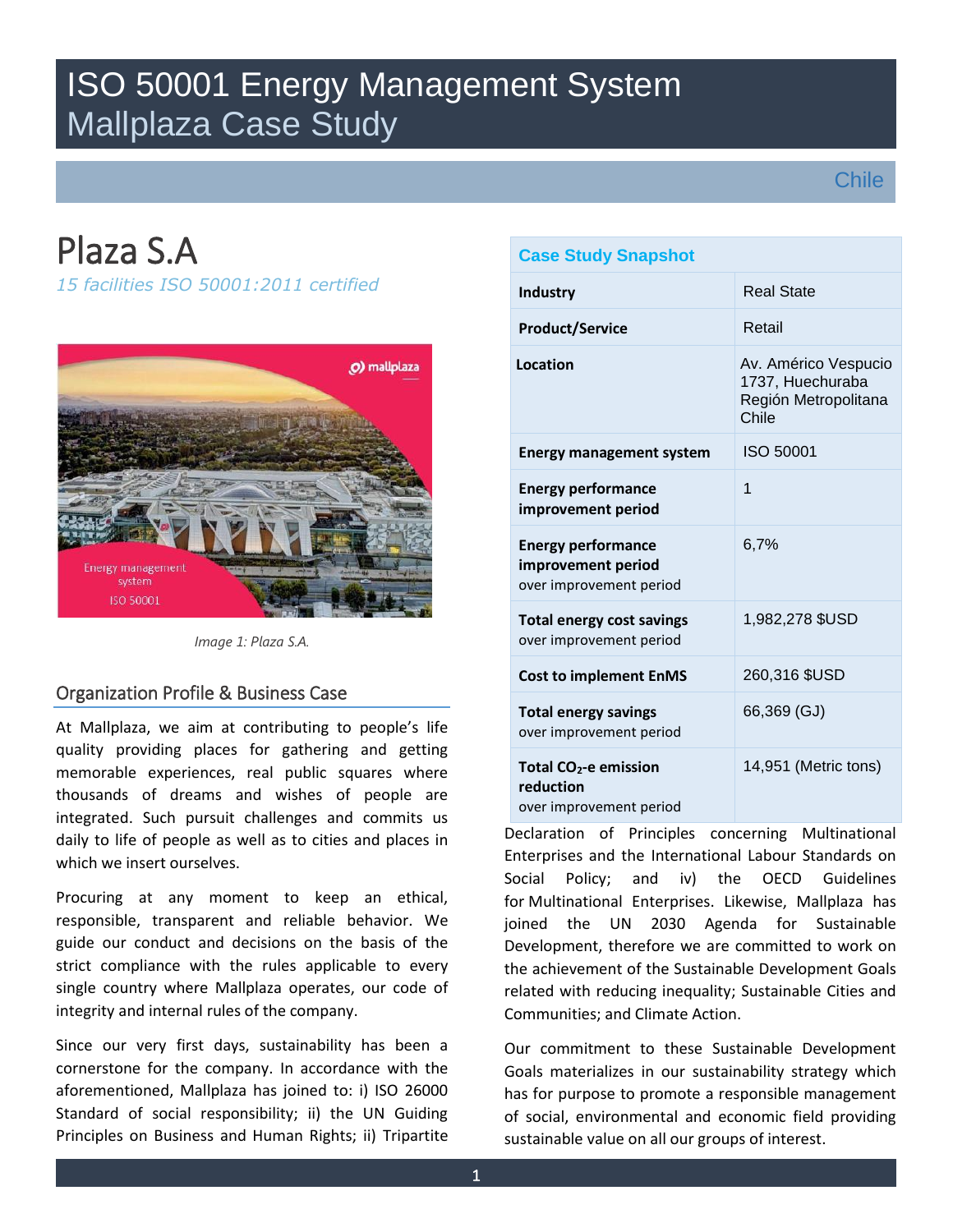This Sustainability Policy demands and inspires us to keep moving forward, growing and daily contributing to a better life quality for people, as our commitment, focal point and action is towards them. In this way, Mallplaza commits to the implementation of an Energy Management System (EMS) in our all shopping centers since 2011, starting with a recurrent process of steady improvement that seeks to add people value and at the same time make our process as efficient as possible.

### *"We, the companies, have more responsibility, mobilizing not only resources but making our own business a contribution for the planet"*

—Sergio Cardone Solari, Chairman of the Board at Mallplaza.

#### Business Benefits

Mall Plaza was among the three first Chilean enterprises on being certified to ISO 50001:2011 international standard, because of its branch, Mall Plaza Sur. This gave us the honor to be the first shopping center in Latin America on being certified by this standard.

After this success, Mall Plaza decided to extend its EMS (Energy Management System) to the rest of its shopping centers. So far, 15 operational shopping centers have been certified of a total of 17 malls in Chile, two of those, are recently opened. This two, are now been studied to EMS certificated. This has meant savings for over 66 TJ just in 2018 and a reduction in the emission of almost 15 MTCO2 (The 15 operational shopping centers). The implementation has also helped saving 1.9M USD\$.

None of these results could be possible without the structure of work carried out by Mallplaza, which has a particular area for Energy Management. This area is in charge of proposing and setting the guidelines that sustain our management system to all different Malls, to their facility management and operation center. This latter may boast to be one of the most modern in Latin America, from there all different operations are monitored, all Malls from Arica to Los Ángeles covering more than 2546, 7 km. The advantages of this multiple implementation are found in the establishment of a more robust EMS by producing a synergy of the different shopping mall experiences to invoke a greater impact in terms of energy savings and information provided to the system. Additionally, economies of scale can be accessed, reducing implementation costs such as energy consultation and facilitating the implementation of permanent staff to manage a large number of establishments within the scope of the EMS. In the case of Mallplaza, incurring a cost of implementation and operation of approximately 216,316 USD / year that includes concepts of human capital, internal and external training, replacement of measuring equipment, measurement and verification studies among others of the Energy Management System.



*Image 2: Mallplaza Operation Center* 

*"The Operation Center is a modern multi-platform designed to improve the efficiency on security, energy and operation in our urban centers. We can join effort among the different programs from one geographic spot, this allows us to accede, for instance, to entrance doors, internal and external lightning, escalator, elevator and air conditioning, among others. Currently, all our Malls in Chile are connected to the Operation Center which results in real-time interaction among all parts."*

—Antonio Braghetto, Operations Manager.

#### Plan

The company energy planning covers an internal and legal update of the requirements to which we stick to. It is possible to reduce gaps, formulate and integrate action plans in order to correct them through an annual legal advice.

Another important factor in the planning is the energy review, which is carried out on a monthly basis (1st business day of each month) where the energy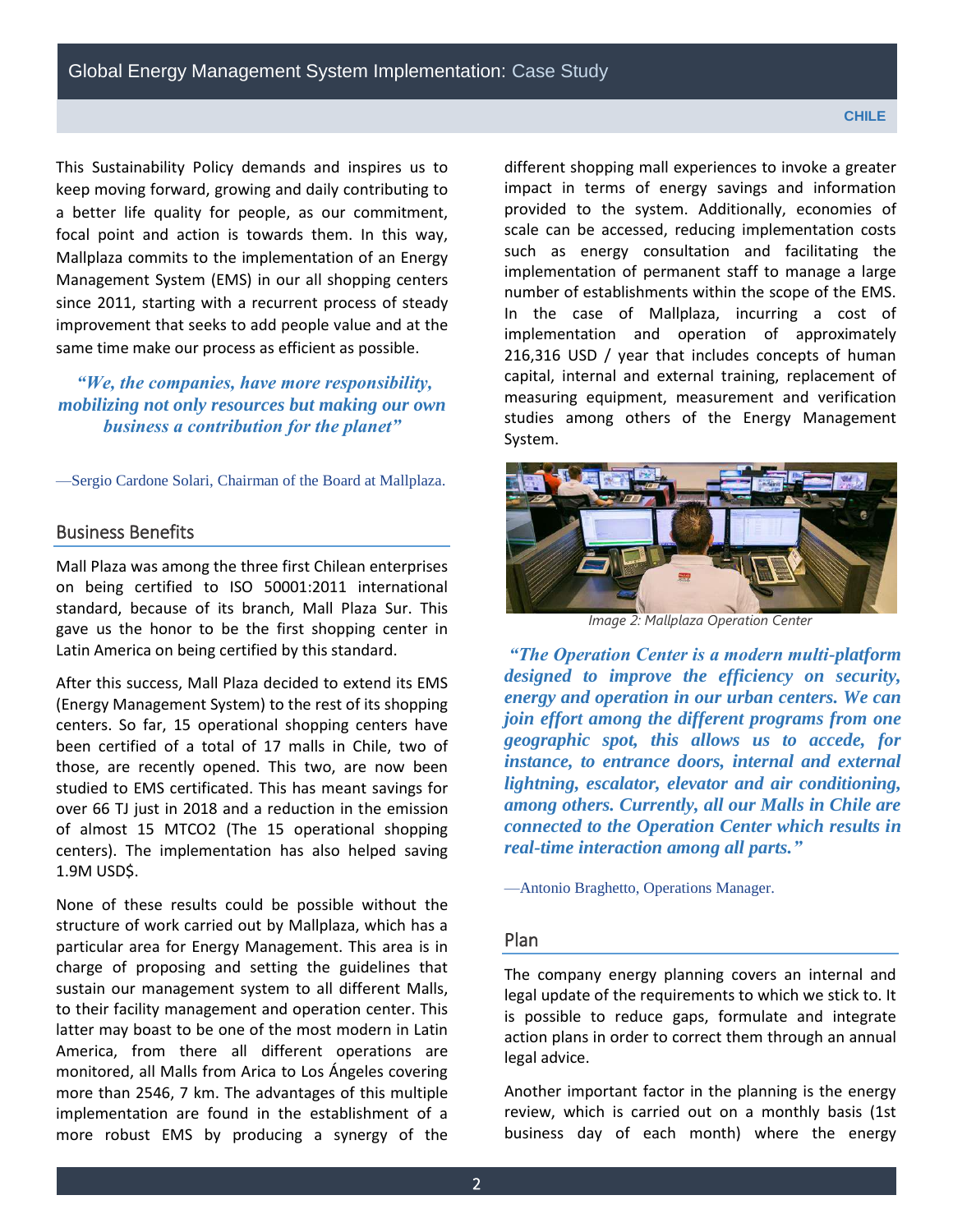performance indicators of the 15 shopping centers are reviewed and the uses of energy are analyzed to understand the deviations and generate action plans that correct or replicate models that help us meet our goals and energy targets of annual reduction of 5% over the baseline of 2017 (current) and increase the consumption of NCRE (Non- Conventional Renewable Energy) from our parent company to 2020. This last objective was achieved in its entirety (100% of NCRE) at the end of 2018 thanks to negotiations of electric contracts, which are included in the procedure of "Acquisition of energy services, products and equipment" that directly intervenes in tenders and shopping processes of Mallplaza.

Mallplaza has a strong commitment to the environment which is reflected in its sustainability policy, as described before. This policy allowed us to understand the need to implement an EMS, to guarantee the correct and efficient use of the energy and water resources of our shopping centers, so the implementation task was complemented and integrated to this policy that already had the existence of ISO 14001, which facilitated the integration by making a direct leap to the technical approach that this standard has.

In this way Mallplaza manages to build a robust energy management system that is integrated in 2018 to ISO 14001 and that identifies the significant uses of energy through the extraction of information from over 4000 electric meters of all the Malls of Chile, which encompass the particular measurement of common areas, systems, specific equipment (energy consumers) and internal premises (customers). This is how the company manages to understand the significant uses of energy that finally permit to generate action plans that encourage an efficient use of the resources within the scope of the management system, focused on the operation processes of the Malls.

The outputs of the continuous process of energy review allow to identify and constantly update the main significant uses of energy, which, in spite of differing among establishments, can be summarized in the following graph:



*Chart 1: Distribution of energy Consumption* 

The energy management system of Mallplaza aims at improving energy performance that directly depends on the operation of shopping centers, which in summary is identified as mall common area (vertical elements, lighting) plus all air conditioning systems of common area as well as premises. The power block within the scope of the Management System corresponds to 35% of the total consumption of each establishment (average).

Of the previous power block, climate systems represent 68% of the total consumption of common areas followed by lighting with 25% and vertical transport equipment with 7%, these are measured and verified through performance indicators, which are constructed and registered through the dependent variable kWh and as an independent variable within a linear regression model to the GD (Degree days) together with the GLA (Gross Leasable Area) where their correlation is validated through statistical indices ( $R^2$ > 0.92 and statistical T> 2).

*"The ISO 50001 implementation in 2018 has allowed us to generate savings of 66 TJ which results in 1.9 million dollars".* 

—Óscar Munizaga, Corporate Manager of Development and Malls

#### Do, Check, Act

The implementation process involves different interdisciplinary areas of the company such as

**Distribution of energy**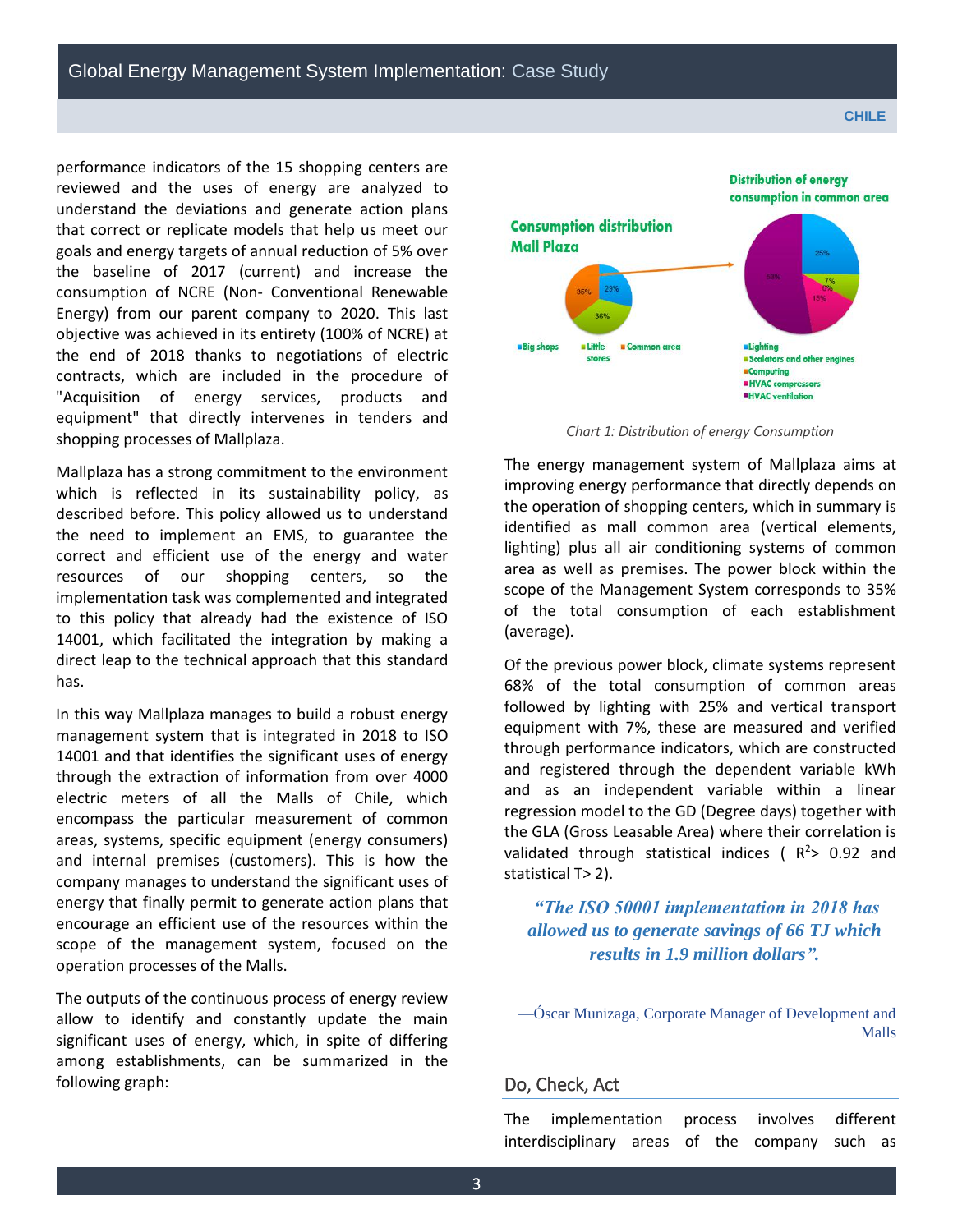maintenance, sustainability, landscaping and assistant managers of all the Malls in Chile, all this effort is promoted by Mall Plaza's senior management through contracts that include energy efficiency as a determining factor both in the purchase of equipment and in the provision of services, where the competence and training of people are a key factor for the final acquisition. In this way and with the help of the centralization of information in the servers of the Operations Center (OC) it was possible to encompass with the EMS the different shopping centers distributed throughout Chile, which are also fed with information from all the collaborators through the "Portal de Ideas" (ideas portal) of Mallplaza (mobile application).

To ensure that the planning is carried out, Mallplaza monitors the operation of its shopping centers 24 hours a day, 365 days a year, which allows to manage the systems of significant uses of energy and adopt action plans that are required immediately, either determining the SetPoint and appropriate schedules for the systems of: HVAC, lighting, vertical transport, solar photovoltaic power plants and the recurring monitoring of these systems when they present alarms or faults that can both divert the energy base line and affect the operation of the mall.

With the constant monitoring of the systems and the operation of these, it is necessary to verify that the objectives established in the energy planning are met, through the KPI of Mallplaza and its baselines updated to 2017 and corresponding to the energy used in the common areas of Mall associated with the GLA and Cooling Degrees days. These results are reviewed periodically by the operations management of the company and that once a year generates the inspection by the management, an instance in which all the assistant managers and leadership of the Operations Management of Mallplaza participate, that seeks to produce an interdisciplinary synergy, taking into account the different points of view to establish new goals and challenges in terms of energy performance improvements, through operational controls, implementation of new technologies and cultural change in our shopping centers. A key factor that allows the continuity of the EMS is the constant training and awareness of both our suppliers and the company's employees themselves that have finally contributed to modifications in internal processes such as the integration of energy efficiency in the purchase of goods and services.

#### **Transparency**

Annually, Mallplaza reports its results to the Ministry of Energy of Chile in order to integrate them into the National Energy Balance of the country, in full compliance with government regulations and the same norm, in a parallel and voluntary way our results are reported to Down Jones through the Falabella group, Sustainability Report of Mallplaza<sup>1</sup> and in its Annual Report<sup>2</sup>, both public and that can be found by accessing the following websites:



*Image 3: Mallplaza Annual Report 2017* 

In addition, a report is generated monthly to each of the establishments that have the EMS, so that they can monitor their energy performance and contribute with action plans.

l

<sup>1</sup> Available on

[http://www.mallplaza.com/index.php?option=com\\_content&view=](http://www.mallplaza.com/index.php?option=com_content&view=article&id=123&Itemid=96) [article&id=123&Itemid=96](http://www.mallplaza.com/index.php?option=com_content&view=article&id=123&Itemid=96)

<sup>2</sup> Available on

[http://www.mallplaza.com/index.php?option=com\\_content&view=](http://www.mallplaza.com/index.php?option=com_content&view=article&id=50&Itemid=41) [article&id=50&Itemid=41](http://www.mallplaza.com/index.php?option=com_content&view=article&id=50&Itemid=41)